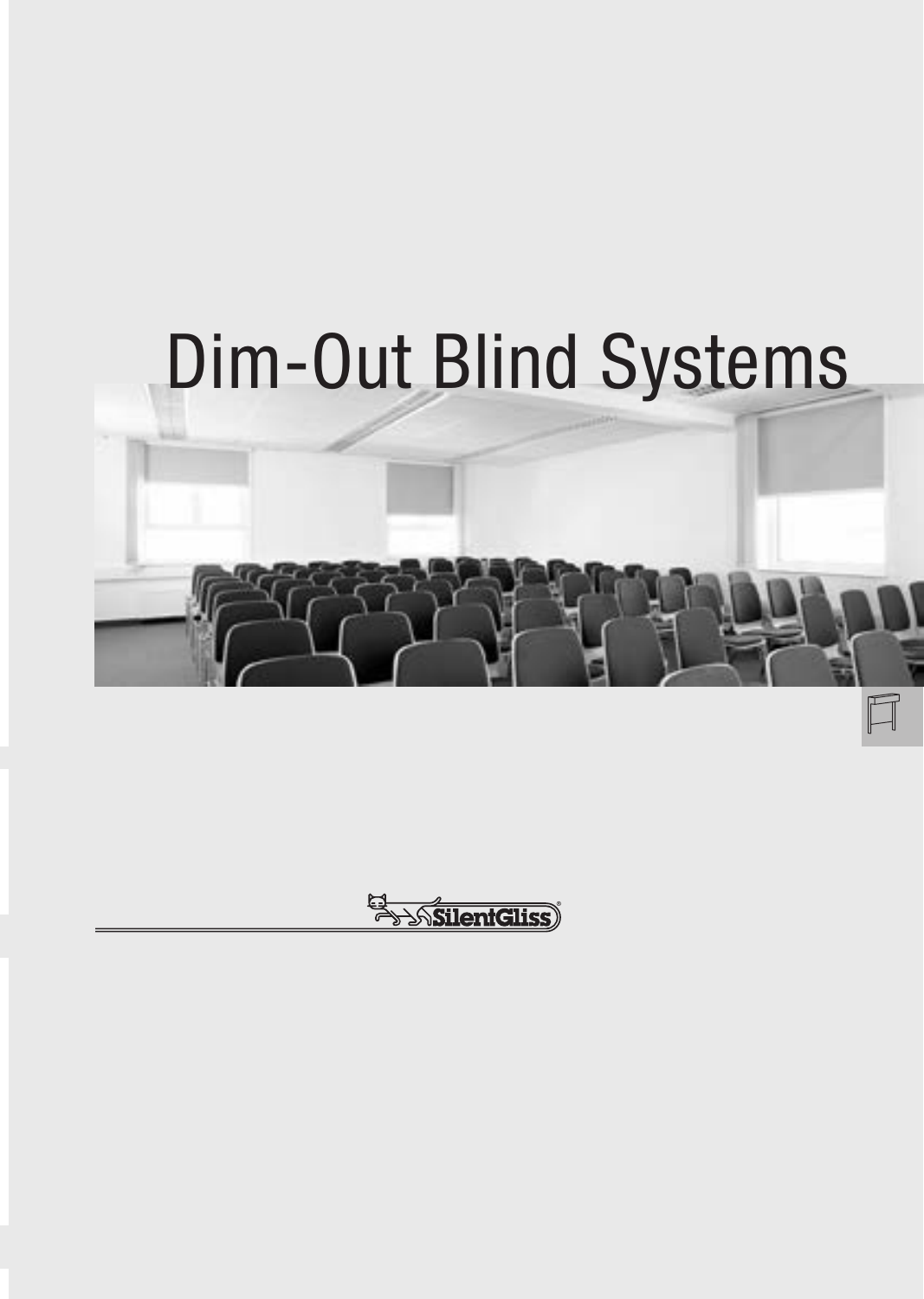# Motorised Dim-Out Blind System

# Silent Gliss® 4760 Small



#### Product Information

- Technically advanced motorised dim-out blind system.
- For applications up to 1.6m wide, 1.6m high or 2.5m² with a maximum weight of 2kg.
- Easy click-in side profiles.
- Fabrics are 'zipped' into the side profiles.
- Inside or outside recess fitting.
- Supplied powder coated in black or white.
- Delivered ready-assembled, made-to-measure.
- Suitable for inclined positions up to 15° from vertical.
- Applicable with Radio Remote Control Systems and Silent Gliss Move app.

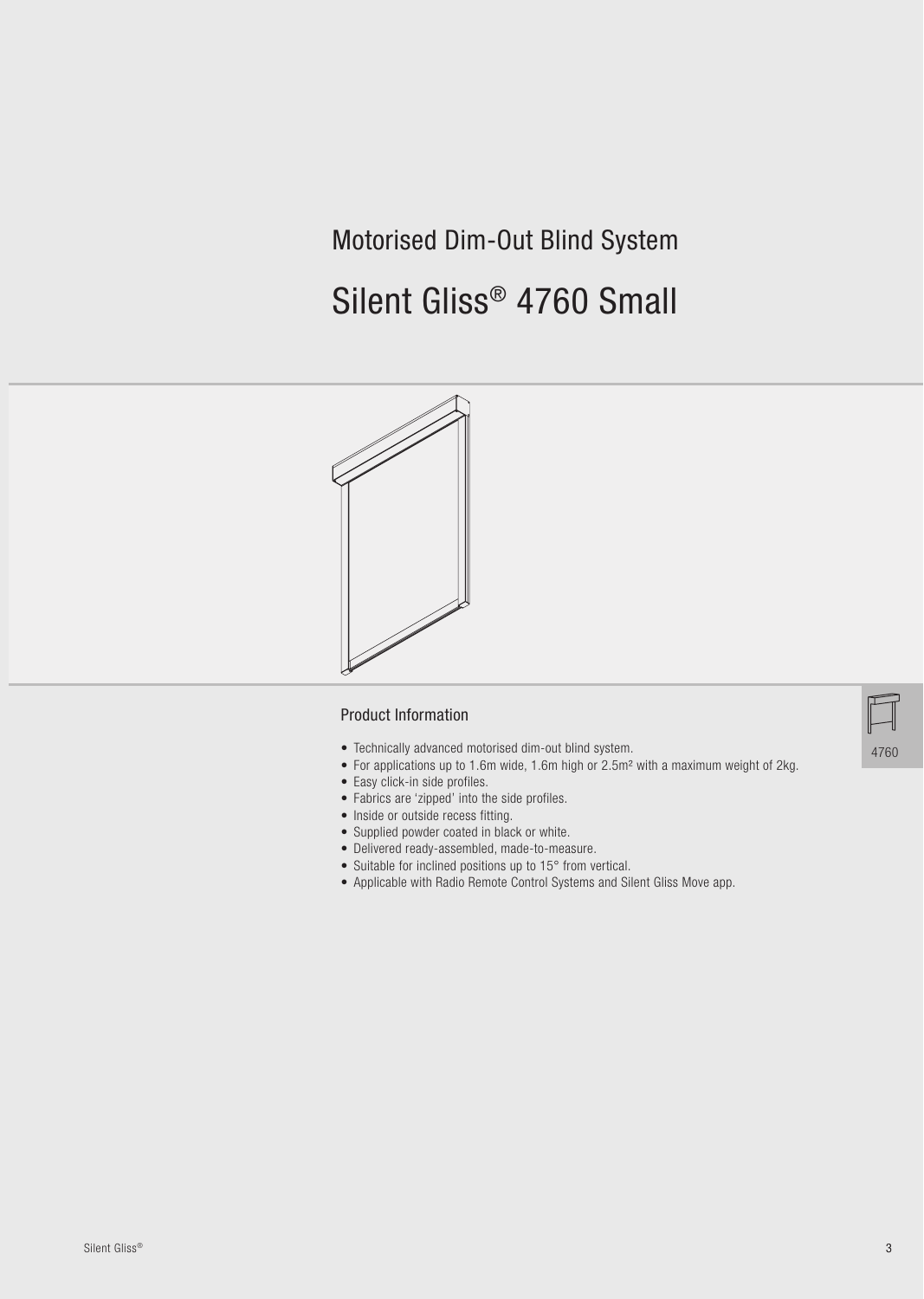# Profile and Bending Information



# How To Measure

#### Inside fitting



4760

 $\mathbb{F}$ 



A: System width B: System drop C: Fabric width

A: System width B: System drop C: Fabric width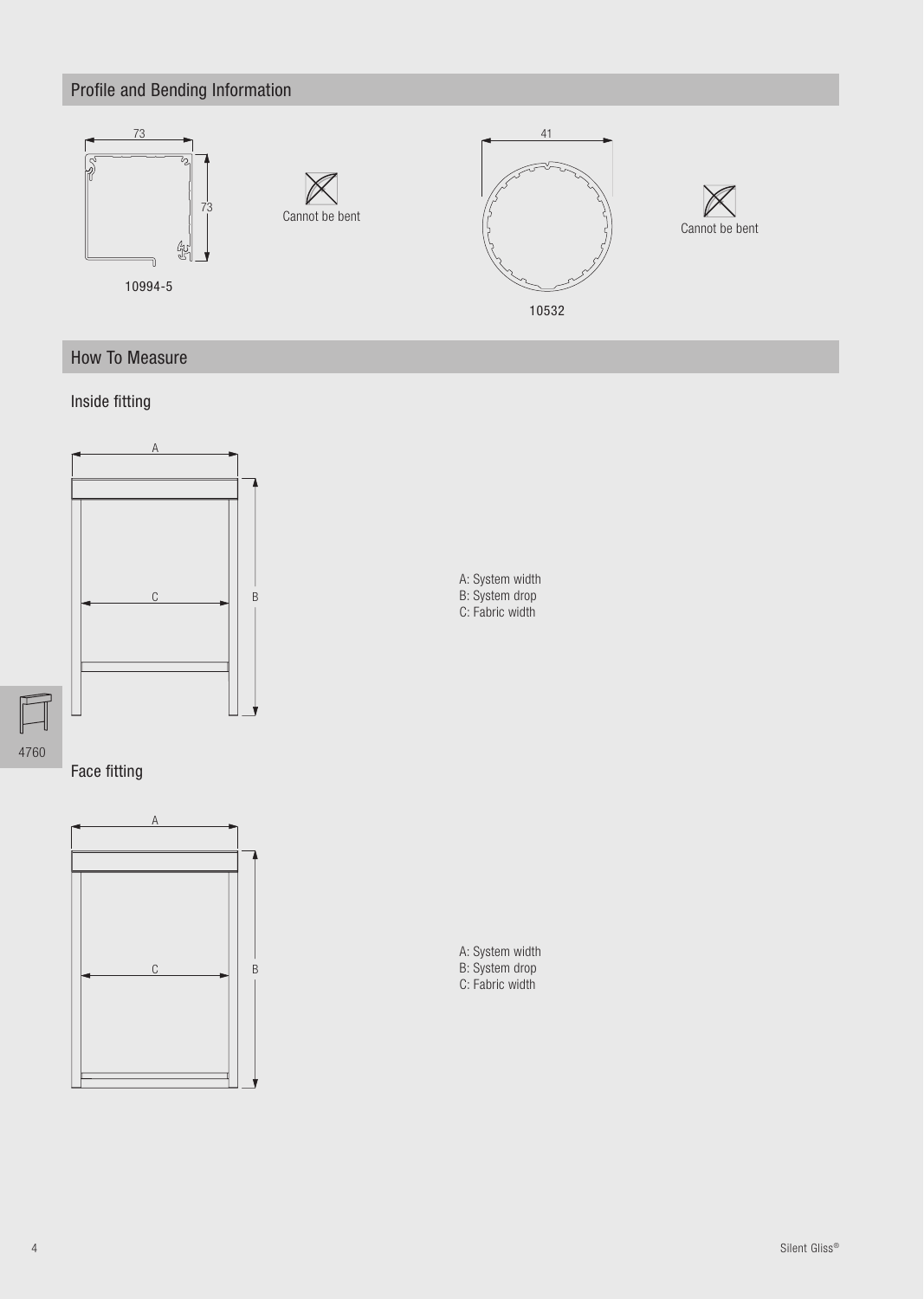#### System Dimensions  $m<sup>2</sup>$  max. kg<br>max.  $\binom{max}{ }$  $\mathsf{m}$ in max. 1.6m 65cm 1.6m 2.5m² 2kg

### System Options





Silent Gliss Move App



The Silent Gliss motors 10423 and 10523 feature an integrated radio receiver. Combined with the Radio Remote Control System Silent Gliss 9940, this system offers maximum comfort with minimum wiring.

The Silent Gliss motors 10422 and 10522 can be used with Radio Control System 0450 but will use an external radio receiver.

For further details, please refer to catalogue section "Motors & Controls".

Operation of system with Silent Gliss Move app using a smartphone, tablet or desktop.

Whether at home or on the road, this reliable and intuitive app allows to program automatic opening and closing times. Furthermore, automatic sunrise and sunset time programming and groups and moods are possible.

The app is available for Android, IOS and Windows and can be downloaded in the respective app stores. Additionally, the Move Server Set Silent Gliss 9960 is required.

For further details, please refer to product group "Motors & Controls".

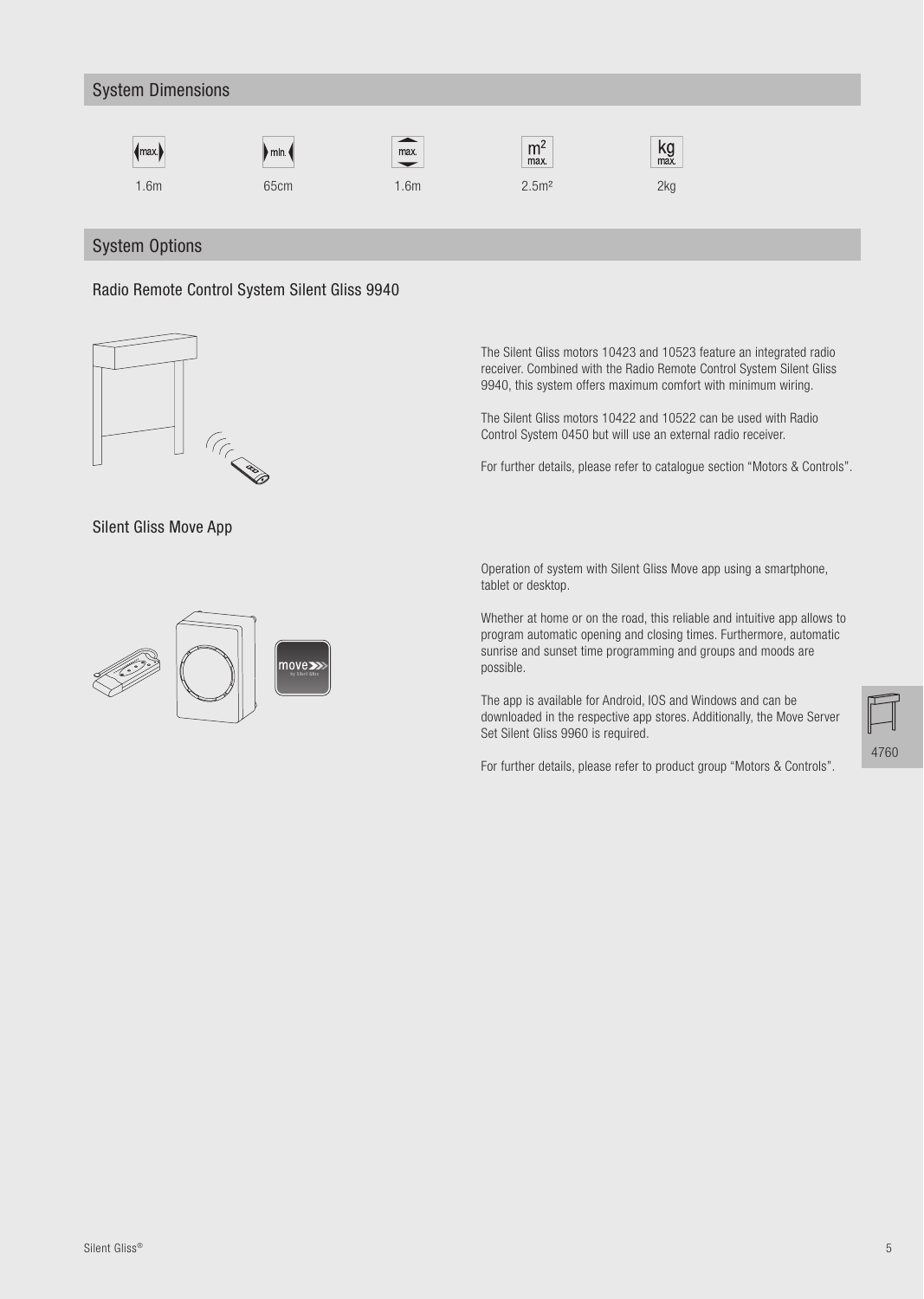# Fitting Information

# Positioning of drill holes



Side profiles 11001 and 11002





24.5 Drawing includes zip profile.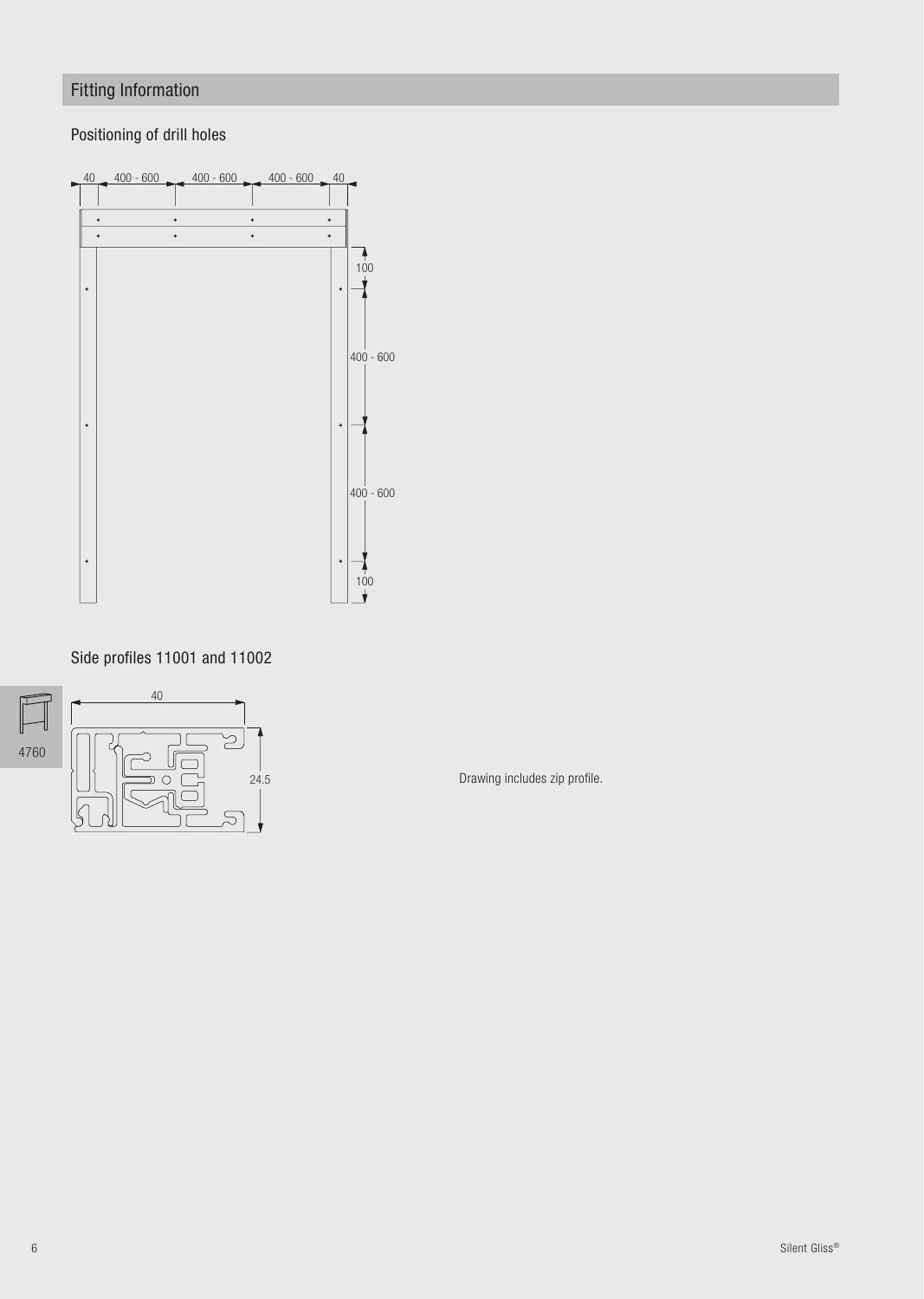# Fitting Options

## Ceiling fix with direct mounting



Wall fix with direct mounting



Recess fix with direct mounting



# Standard Accessories



10284 O-Ring 10522 Motor 20-Series, 230V

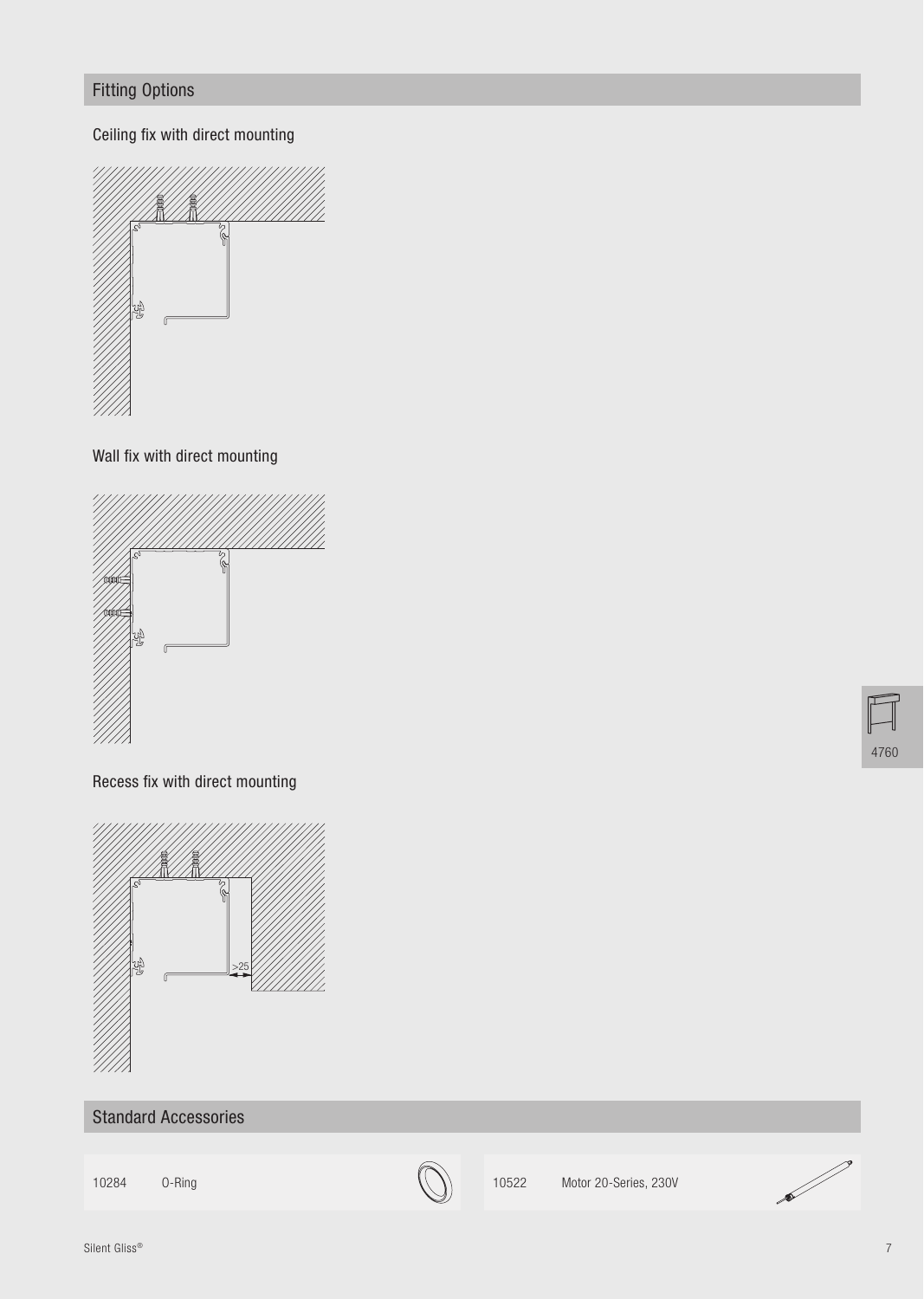|      | 10532                                    | Profile                                  |                        | 10961                                                                                                                                                                                                                                                                    | Zip profile                               | ig<br>Si |  |
|------|------------------------------------------|------------------------------------------|------------------------|--------------------------------------------------------------------------------------------------------------------------------------------------------------------------------------------------------------------------------------------------------------------------|-------------------------------------------|----------|--|
|      | 10993                                    | Bottom weight                            |                        | 11001                                                                                                                                                                                                                                                                    | Side guide case                           | ⊑ೌ       |  |
|      | 11002                                    | Side guide cover                         | βLη                    | 11013                                                                                                                                                                                                                                                                    | Clip for motor                            |          |  |
|      | 11024                                    | Zip guide                                |                        | 11026                                                                                                                                                                                                                                                                    | Cover left for side guide                 |          |  |
|      | 11027                                    | Cover right for side guide               |                        | 11028                                                                                                                                                                                                                                                                    | Bottom weight guide left                  |          |  |
|      | 11029                                    | Bottom weight guide right                |                        | 11030                                                                                                                                                                                                                                                                    | Bottom weight cover                       | 88.29    |  |
|      | 10994-5                                  | Box case and cover, 73 mm                |                        |                                                                                                                                                                                                                                                                          |                                           |          |  |
|      | <b>Optional Accessories</b>              |                                          |                        |                                                                                                                                                                                                                                                                          |                                           |          |  |
|      | 10422                                    | Motor 20-Series, 120 V                   |                        | 10423                                                                                                                                                                                                                                                                    | Motor 20-Series, 120 V, radio<br>receiver |          |  |
|      | 10523                                    | Motor 20-Series, 230V, radio<br>receiver |                        |                                                                                                                                                                                                                                                                          |                                           |          |  |
|      | <b>Useful Measures</b>                   |                                          |                        |                                                                                                                                                                                                                                                                          |                                           |          |  |
| 4760 | 10993                                    | Bottom weight                            | $\frac{12.5}{1}$<br>40 | 11004                                                                                                                                                                                                                                                                    | Side cover left for box, 73 mm            |          |  |
|      | <b>Motor &amp; Controls</b>              |                                          |                        |                                                                                                                                                                                                                                                                          |                                           |          |  |
|      | Motor Silent Gliss 10522 / 10523 (230 V) |                                          |                        |                                                                                                                                                                                                                                                                          |                                           |          |  |
|      | · Voltage: 230 V AC                      |                                          |                        |                                                                                                                                                                                                                                                                          |                                           |          |  |
|      | 545                                      |                                          |                        | • Frequency of receiver of motor 10523: 868 / 915 MHz<br>• Torque: 3 Nm<br>• Speed: 30 rpm<br>• Frequency: 50 Hz<br>$\bullet$ Power: 135 W<br>• Current: 0.60 A<br>• Thermal Overload Protection<br>• CE Standard<br>• Cable pluggable<br>• Max. Weight Capacity: 7.5 kg |                                           |          |  |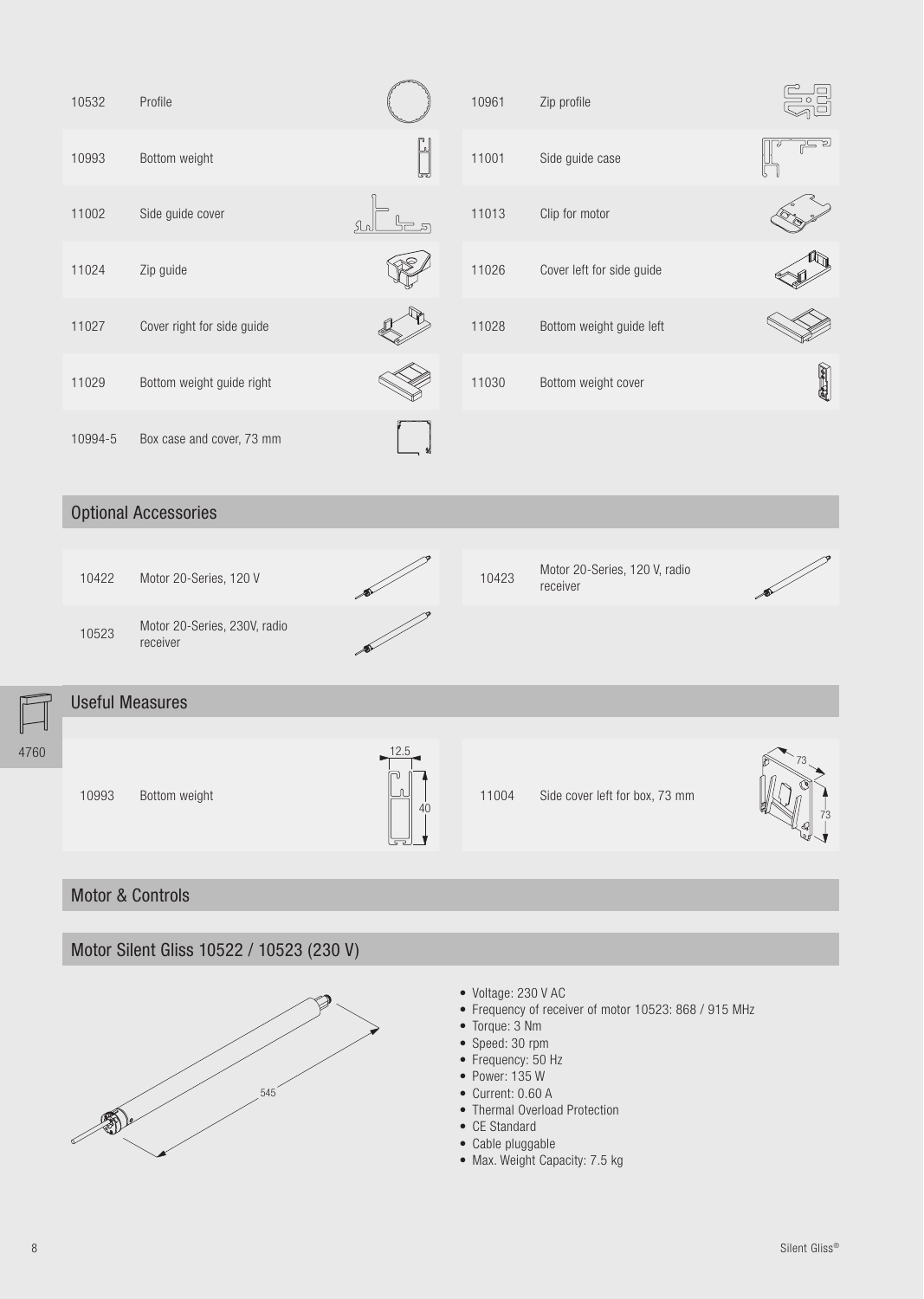## Motor Silent Gliss 10422 / 10423 (120 V)



- Voltage: 120 V AC
- Frequency of receiver of motor 10423: 868 / 915 MHz
- Torque: 3 Nm
- Speed: 36 rpm
- Frequency: 60 Hz
- Power: 138 W
- Current: 1.15 A
- Thermal overload Protection
- CE Standard
- Cable pluggable
- Max. Weight Capacity: 7.5 kg

#### Operation Methods

Wall Switch

System to be operated by fixed wall switch.

#### Radio Remote Control System Silent Gliss 9940



Silent Gliss Move App



#### The Silent Gliss motors 10523 and 10423 feature an integrated radio receiver. Combined with the Radio Remote Control System Silent Gliss 9940, this system offers ease of operation with minimum wiring.

The Silent Gliss motors 10422 and 10522 can be used with Radio Control System 0450 but will use an external radio receiver.

For further details, please refer to catalogue section "Motors & Controls".

| 4<br>-76 |  |
|----------|--|

Operation of system with Silent Gliss Move app using a smartphone, tablet or desktop.

Whether at home or on the road, this reliable and intuitive app allows to program automatic opening and closing times. Furthermore, automatic sunrise and sunset time programming and groups and moods are possible.

The app is available for Android, IOS and Windows and can be downloaded in the respective app stores. Additionally, the Move Server Set Silent Gliss 9960 is required.

For further details, please refer to product group "Motors & Controls".

#### Wiring and Connections

For other operating / wiring methods, please see section "Motors & Controls".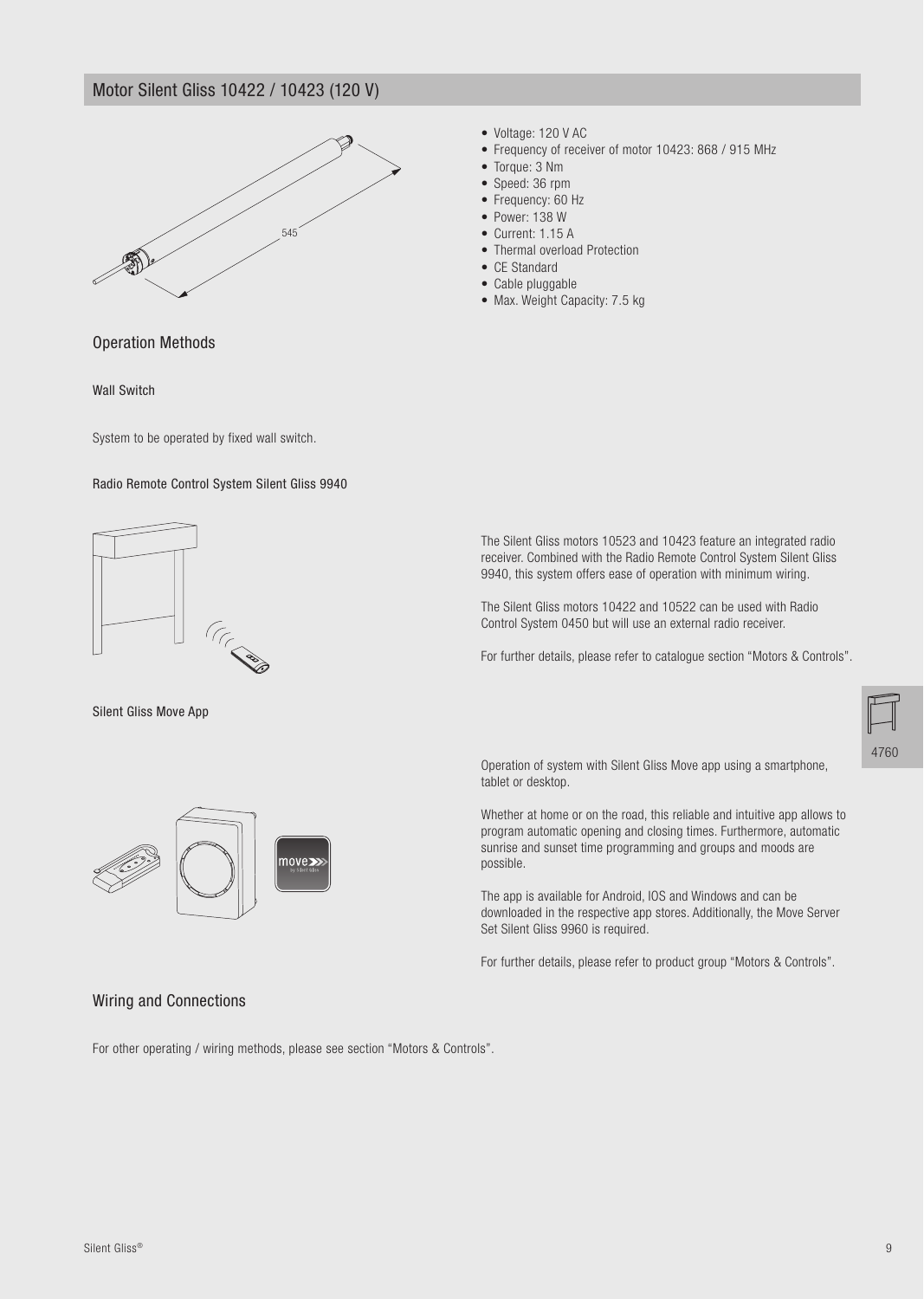# Motorised Dim-Out Blind System

# Silent Gliss® 4770 Medium



#### Product Information

- Technically advanced motorised dim-out blind system.
- Up to 2.2m wide, 2.4m high or 5.3 m² with a maximum weight 3.7kg.
- Easy click-in side profiles.
- Inside or outside recess fitting.
- Supplied powder coated black or white.
- Fabrics are 'zipped' into the side profiles.
- Delivered ready-assembled made-to-measure.
- Suitable for inclined positions up to 15° from vertical.
- Applicable with Radio Remote Control Systems and Silent Gliss Move app.

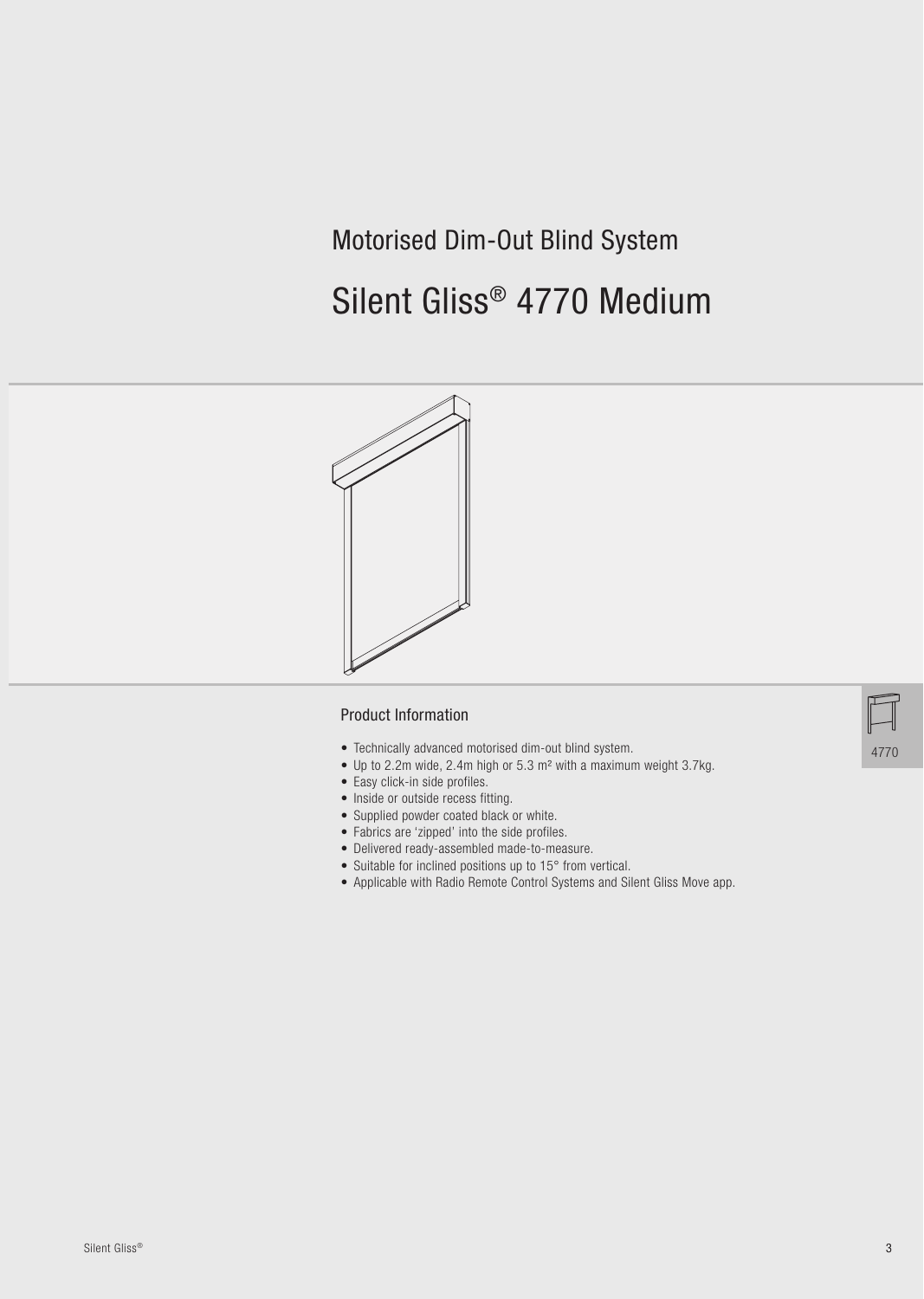# Profile and Bending Information



# How To Measure

# Inside fitting



4770

 $\mathbb{F}$ 

Face fitting



A: System width B: System drop C: Fabric width

A: System width B: System drop C: Fabric width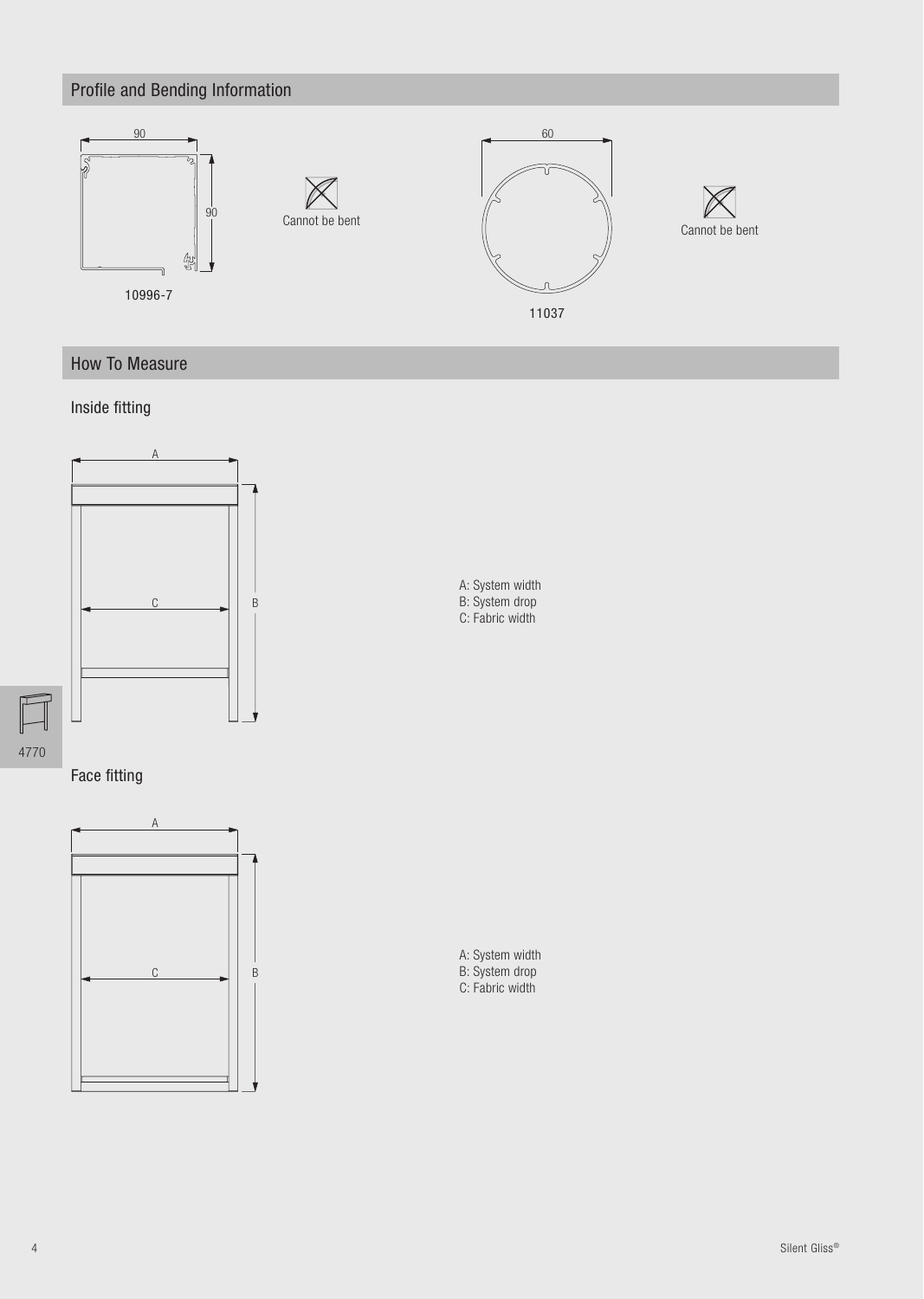#### System Dimensions



 $\mathbf{\triangleright}$  min.  $2.2$ m 65cm 66cm  $2.4$ m 5.3m² 3.7kg



max.





Please note: The max. system width/drop also depends on the fabric type.

#### System Options

#### Radio Remote Control System Silent Gliss 9940



Silent Gliss Move App



The Silent Gliss motors 10423 and 10523 feature an integrated radio receiver. Combined with the Radio Remote Control System Silent Gliss 9940, this system offers maximum comfort with minimum wiring.

The Silent Gliss motors 10422 and 10522 can be used with Radio Control System 0450 but will use an external radio receiver.

For further details, please refer to catalogue section "Motors & Controls".

Operation of system with Silent Gliss Move app using a smartphone, tablet or desktop.

Whether at home or on the road, this reliable and intuitive app allows to program automatic opening and closing times. Furthermore, automatic sunrise and sunset time programming and groups and moods are possible.

The app is available for Android, IOS and Windows and can be downloaded in the respective app stores. Additionally, the Move Server Set Silent Gliss 9960 is required.

For further details, please refer to product group "Motors & Controls".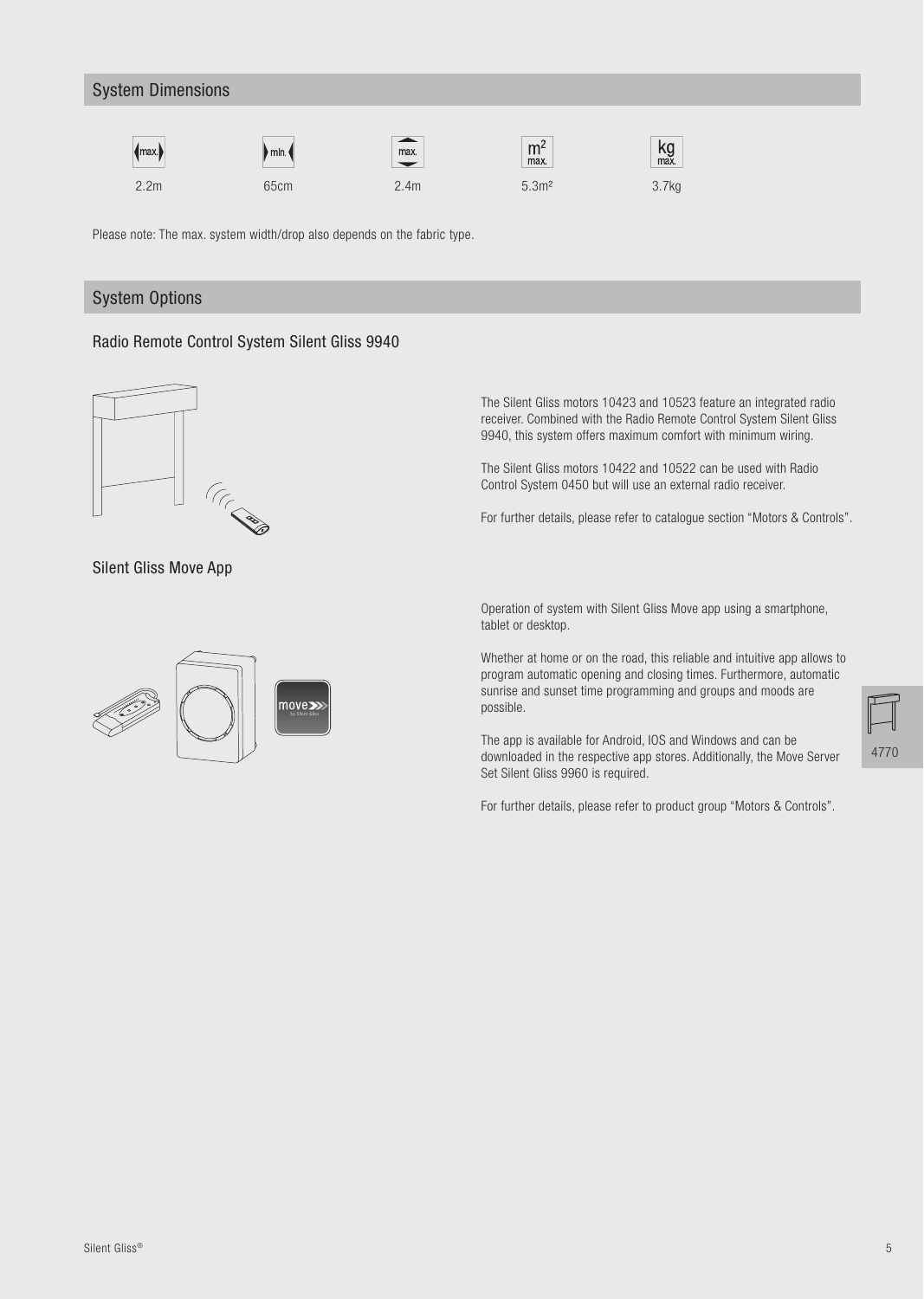# Fitting Information

# Positioning of drill holes



Side profiles 11001 and 11002



24.5 Drawing includes zip profile.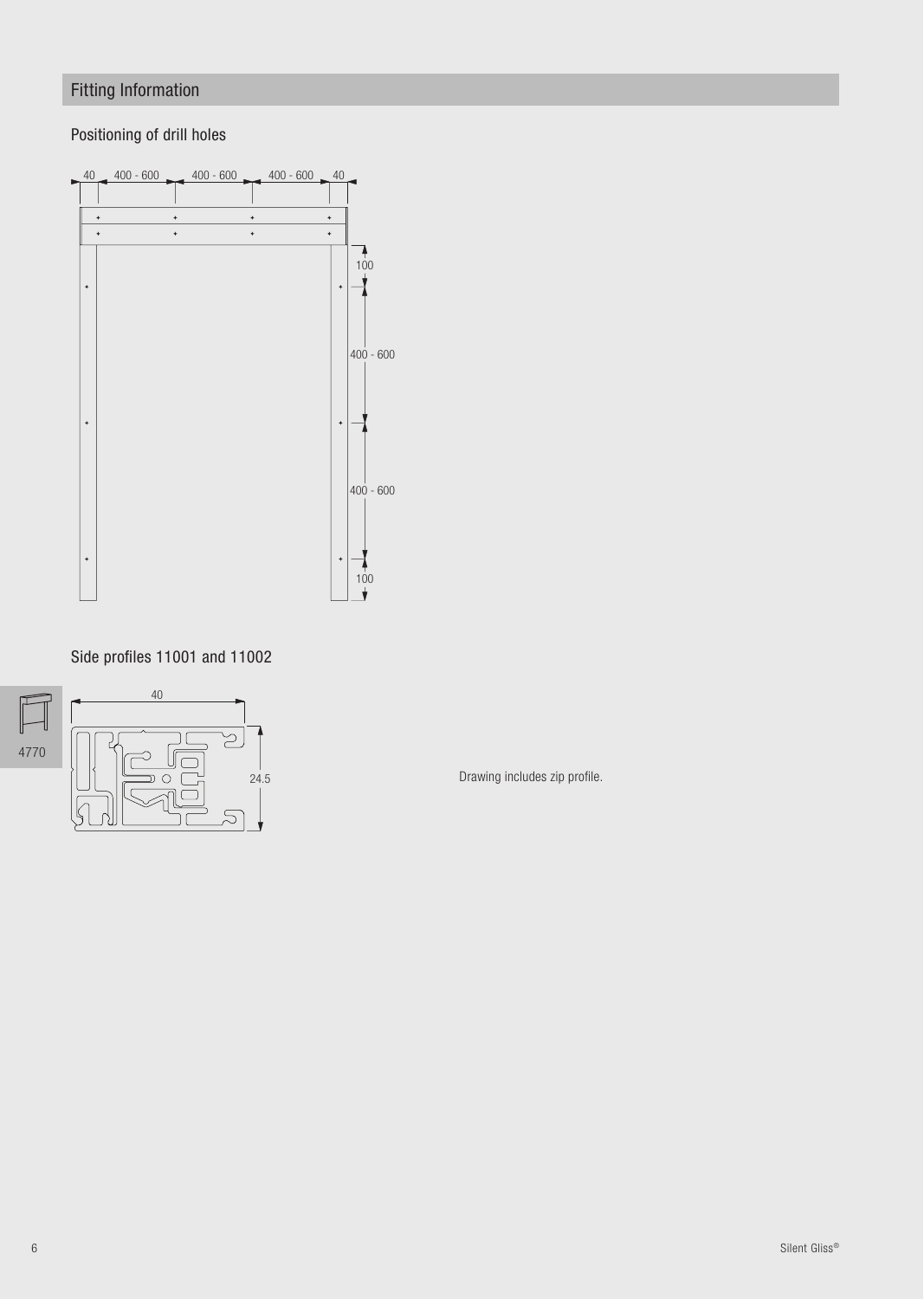# Fitting Options

Ceiling fitting with direct mounting



Wall fitting with direct mounting



Recess fitting with direct mounting



# Standard Accessories



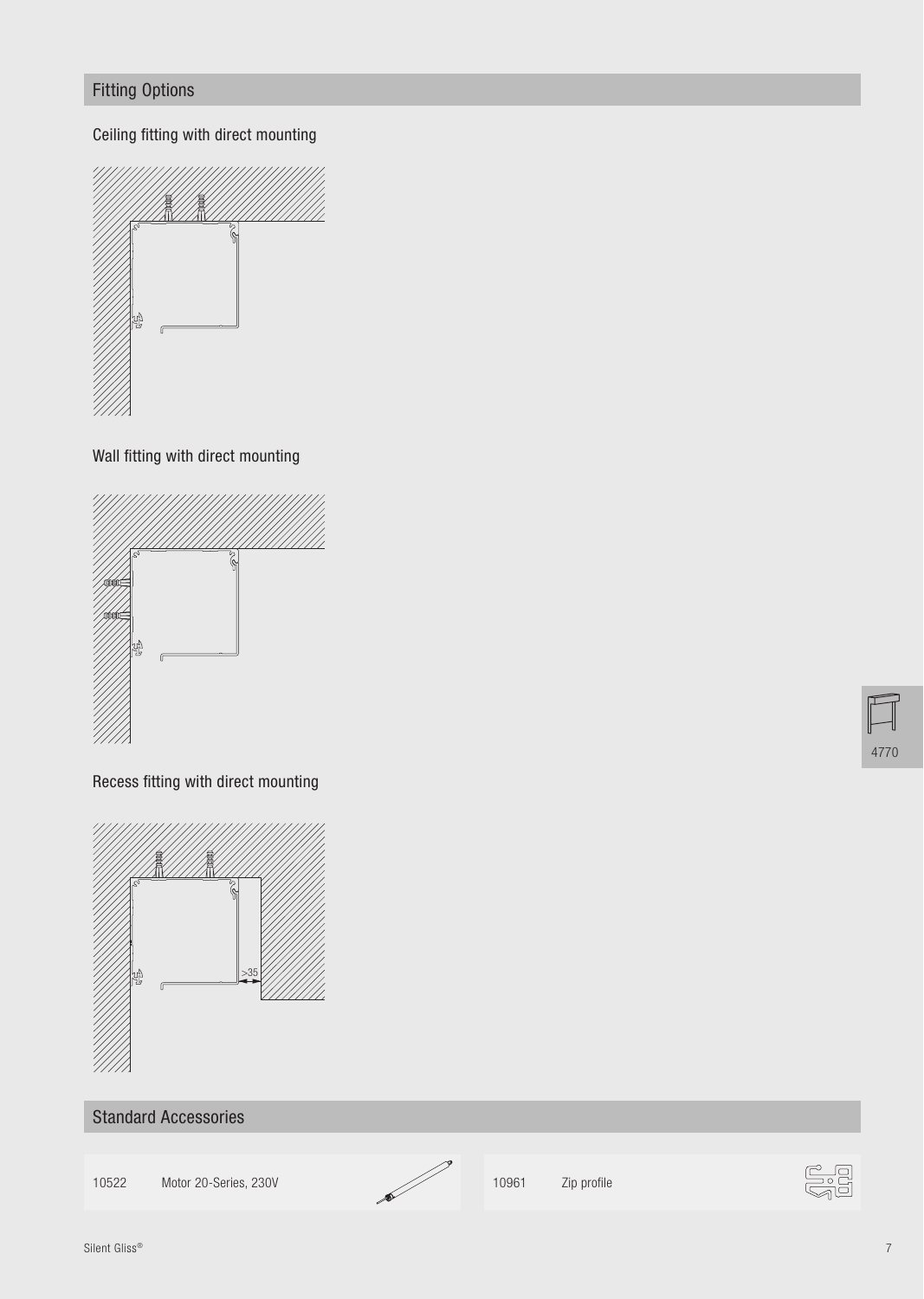| 10993   | Bottom weight                            |               | 11001 | Side guide case                           | ਸ਼ੀ |  |
|---------|------------------------------------------|---------------|-------|-------------------------------------------|-----|--|
| 11002   | Side guide cover                         |               | 11011 | Clip for support                          |     |  |
| 11013   | Clip for motor                           |               | 11024 | Zip guide                                 |     |  |
| 11026   | Cover left for side guide                |               | 11027 | Cover right for side guide                |     |  |
| 11028   | Bottom weight guide left                 |               | 11029 | Bottom weight guide right                 |     |  |
| 11030   | Bottom weight cover                      | <b>BATTAD</b> | 11037 | Profile tube, 60 mm                       |     |  |
| 10996-7 | Box case and cover, 90 mm                |               |       |                                           |     |  |
|         | <b>Optional Accessories</b>              |               |       |                                           |     |  |
| 10422   | Motor 20-Series, 120 V                   |               | 10423 | Motor 20-Series, 120 V, radio<br>receiver |     |  |
|         |                                          |               |       |                                           |     |  |
| 10523   | Motor 20-Series, 230V, radio<br>receiver |               |       |                                           |     |  |
|         | <b>Useful Measures</b>                   |               |       |                                           |     |  |

4770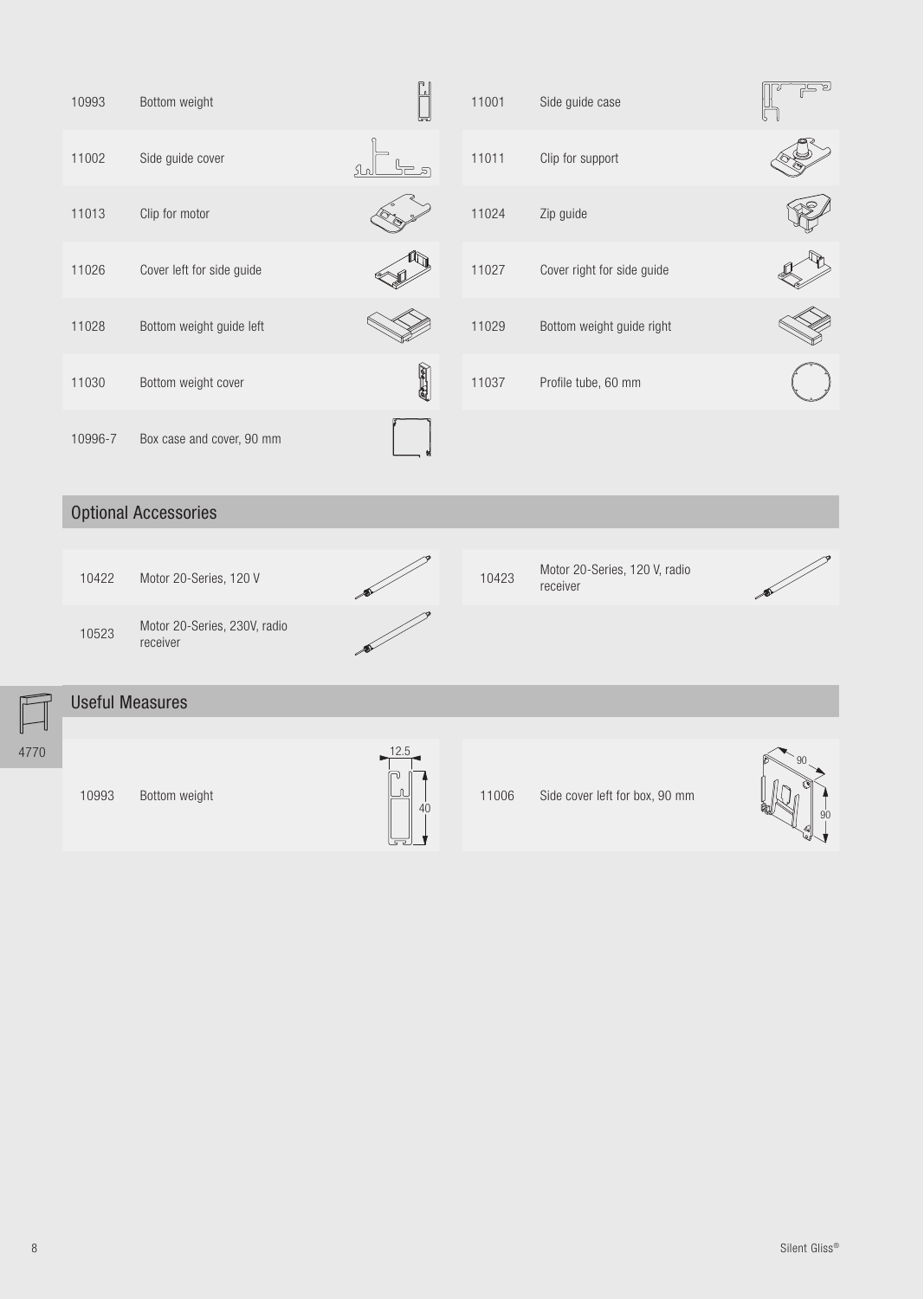#### Motor Silent Gliss 10522 / 10523 (230 V)



- Voltage: 230 V AC
- Frequency of receiver of motor 10523: 868 / 915 MHz
- Torque: 3 Nm
- Speed: 30 rpm
- Frequency: 50 Hz
- Power: 135 W
- Current: 0.60 A
- Thermal Overload Protection
- CE Standard
- Cable pluggable
- Max. Weight Capacity: 7.5 kg

### Motor Silent Gliss 10422 / 10423 (120 V)



- Voltage: 120 V AC
- Frequency of receiver of motor 10423: 868 / 915 MHz
- Torque: 3 Nm
- Speed: 36 rpm
- Frequency: 60 Hz
- Power: 138 W
- Current: 1.15 A
- Thermal overload Protection
- CE Standard
- Cable pluggable
- Max. Weight Capacity: 7.5 kg

Operation Methods

Wall Switch

System to be operated by fixed wall switch.

#### Radio Remote Control System Silent Gliss 9940



The Silent Gliss motors 10523 and 10423 feature an integrated radio receiver. Combined with the Radio Remote Control System Silent Gliss 9940, this system offers ease of operation with minimum wiring.

The Silent Gliss motors 10422 and 10522 can be used with Radio Control System 0450 but will use an external radio receiver.

For further details, please refer to catalogue section "Motors & Controls".

4770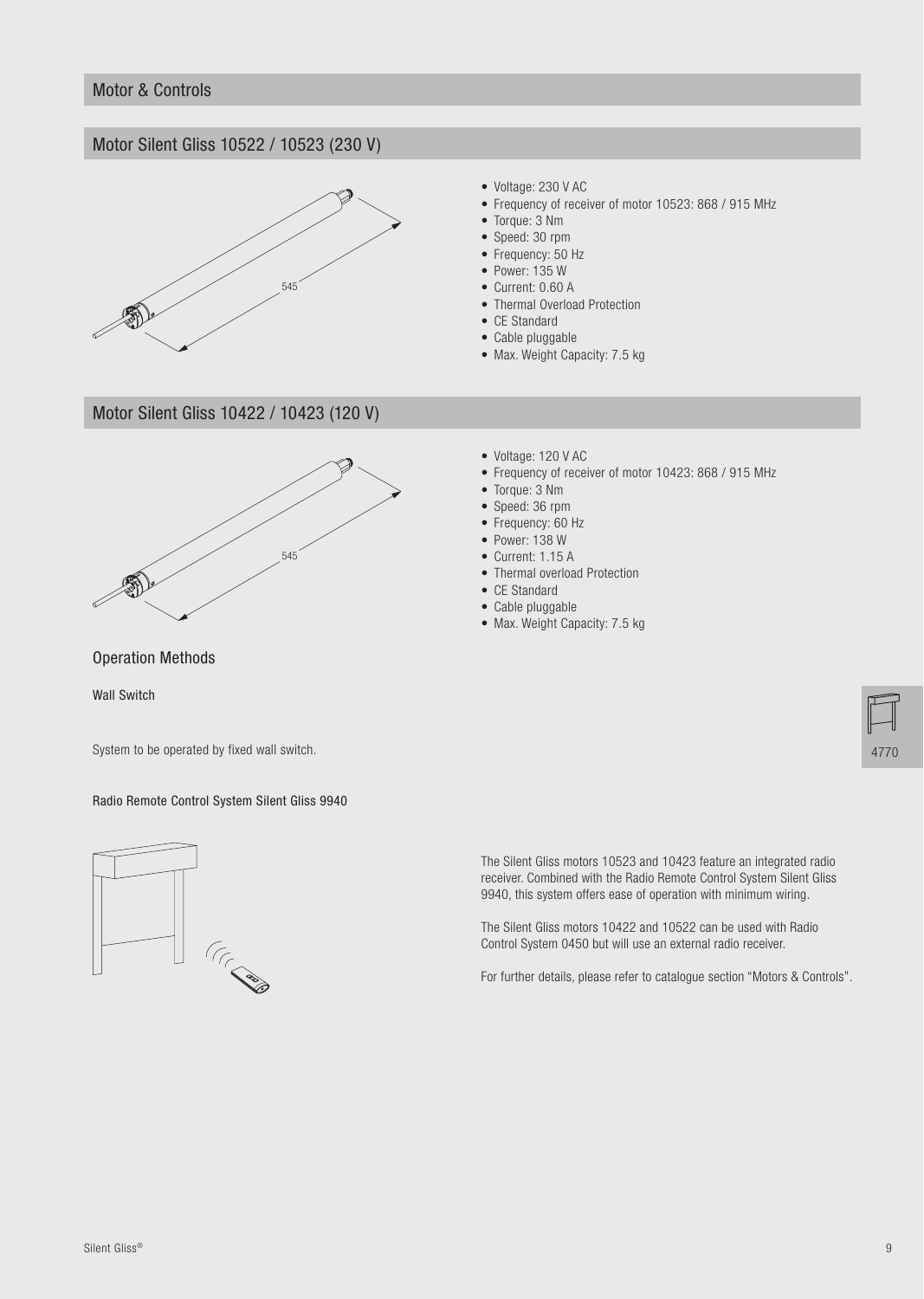

Operation of system with Silent Gliss Move app using a smartphone, tablet or desktop.

Whether at home or on the road, this reliable and intuitive app allows to program automatic opening and closing times. Furthermore, automatic sunrise and sunset time programming and groups and moods are possible.

The app is available for Android, IOS and Windows and can be downloaded in the respective app stores. Additionally, the Move Server Set Silent Gliss 9960 is required.

For further details, please refer to product group "Motors & Controls".

#### Wiring and Connections

For other operating / wiring methods, please see section "Motors & Controls".

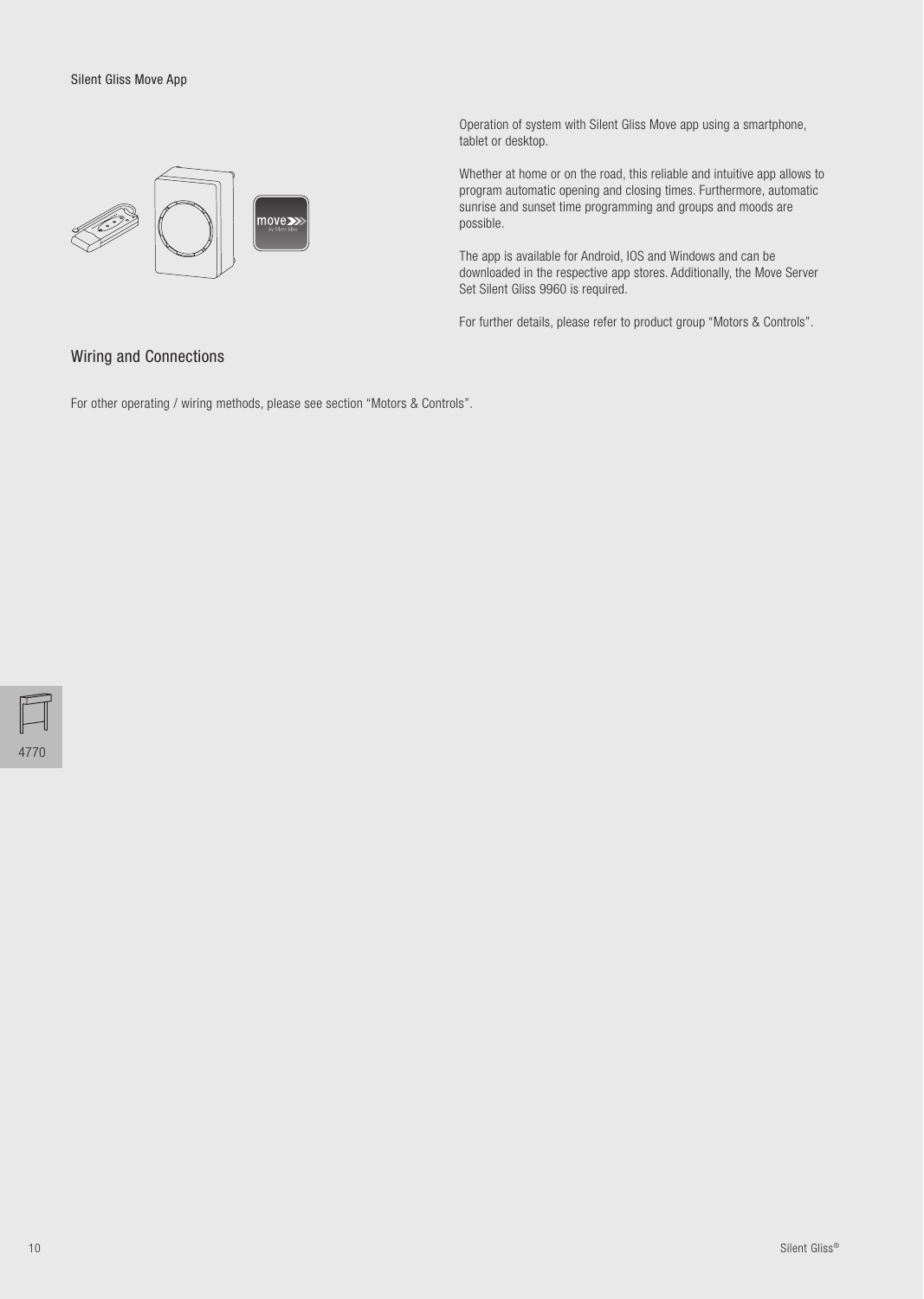# Motorised Dim-Out Blind System

# Silent Gliss® 4780 Large



#### Product Information

- Technically advanced motorised dim-out blind system.
- Up to 3m wide, 3m high or 9m² with a maximum weight of 6kg.
- Easy click-in side profiles.
- Inside or outside recess fitting.
- Supplied powder coated black or white.
- Fabrics are 'zipped' into the side profiles.
- Delivered ready-assembled made-to-measure.
- Suitable for inclined positions up to 15° from vertical.
- Applicable with Radio Remote Control System Silent Gliss 9940 and Silent Gliss Move app.



4780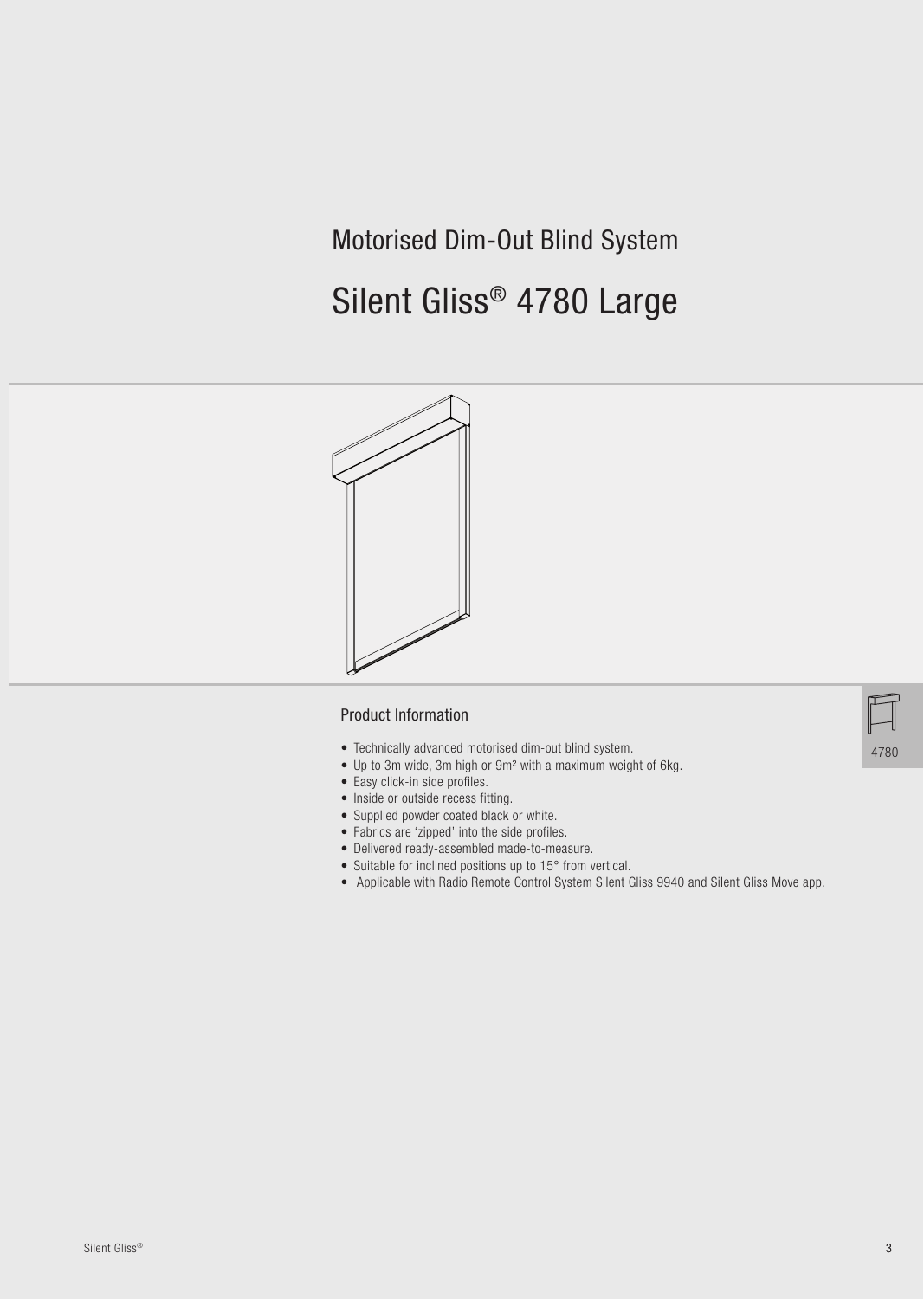# Profile and Bending Information



# How To Measure

## Inside fitting



4780

 $\mathbb{I}$ 





A: System width B: System drop C: Fabric width

A: System width B: System drop C: Fabric width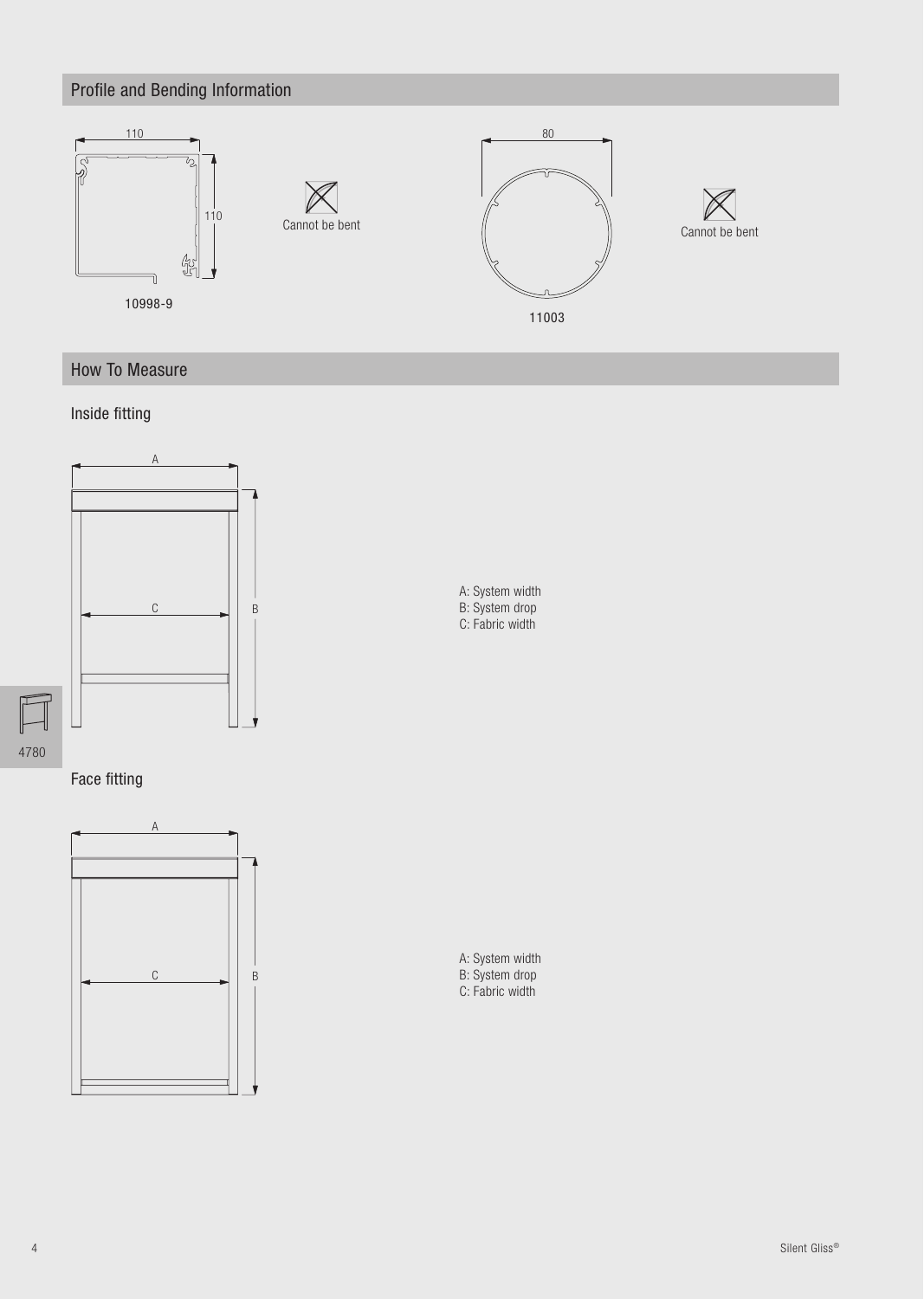#### System Dimensions











Please note: The max. system width/drop also depends on the fabric type.

#### System Options

#### Radio Remote Control System Silent Gliss 9940



Silent Gliss Move App



The Silent Gliss motors 10423 and 10523 feature an integrated radio receiver. Combined with the Radio Remote Control System Silent Gliss 9940, this system offers maximum comfort with minimum wiring.

The Silent Gliss motors 10422 and 10522 can be used with Radio Control System 0450 but will use an external radio receiver.

For further details, please refer to catalogue section "Motors & Controls".

Operation of system with Silent Gliss Move app using a smartphone, tablet or desktop.

Whether at home or on the road, this reliable and intuitive app allows to program automatic opening and closing times. Furthermore, automatic sunrise and sunset time programming and groups and moods are possible.

The app is available for Android, IOS and Windows and can be downloaded in the respective app stores. Additionally, the Move Server Set Silent Gliss 9960 is required.

For further details, please refer to product group "Motors & Controls".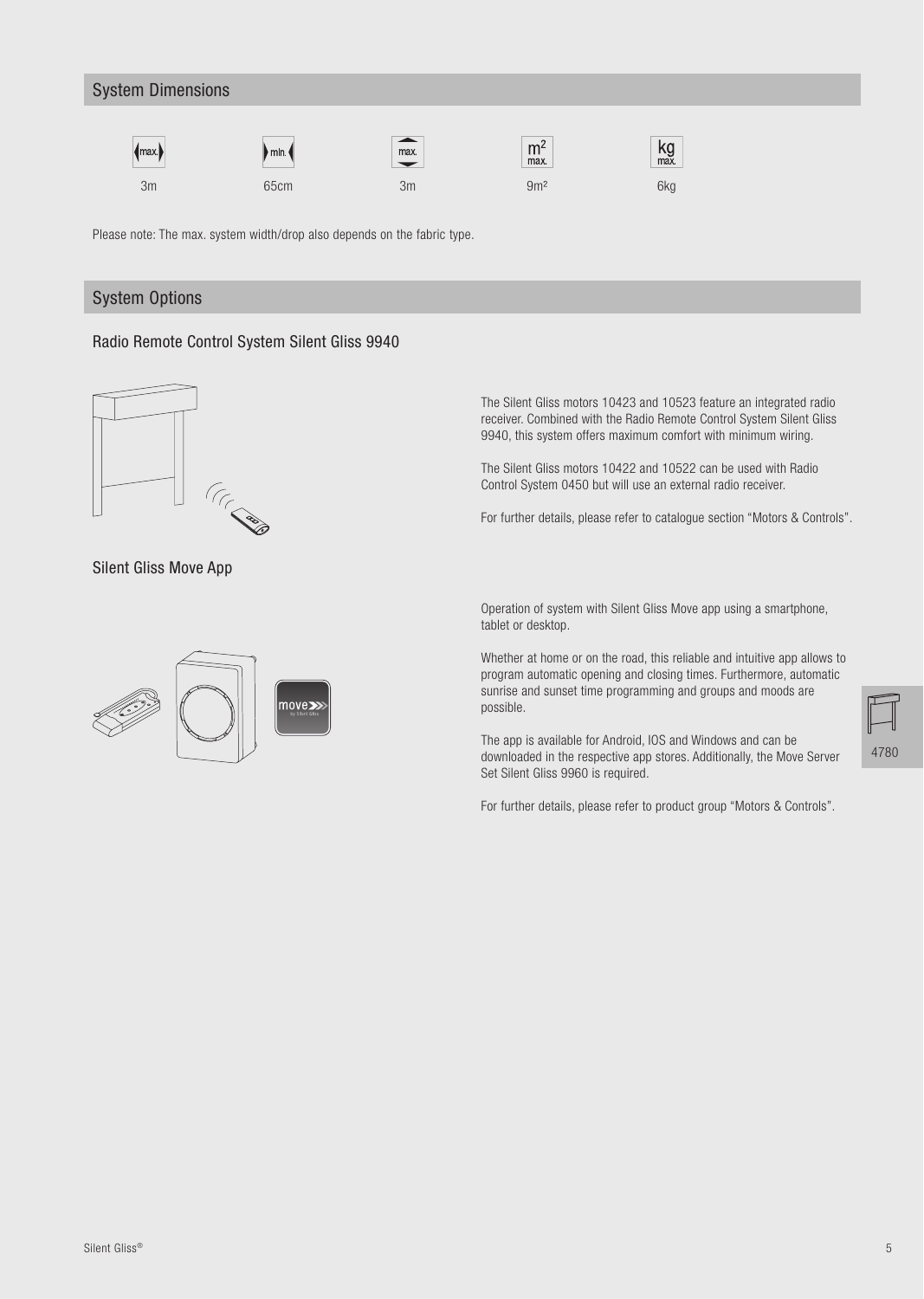# Fitting Information

# Positioning of drill holes



Side profiles 11001 and 11002



24.5 Drawing includes zip profile.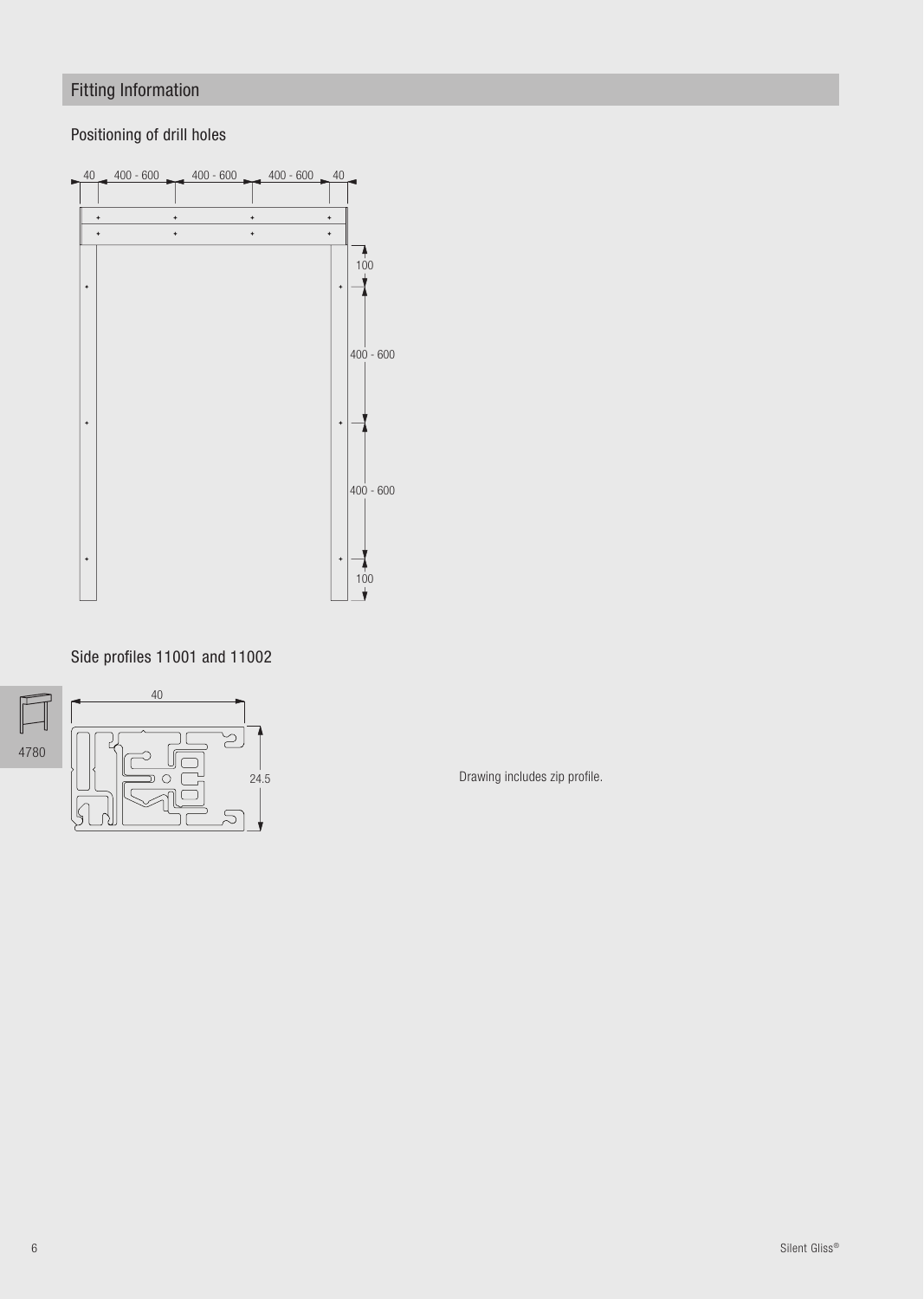# Fitting Options

Ceiling fitting with direct mounting



Wall fitting with direct mounting



Recess fitting with direct mounting



# Standard Accessories



10284 O-Ring 10422 Motor 20-Series, 120 V

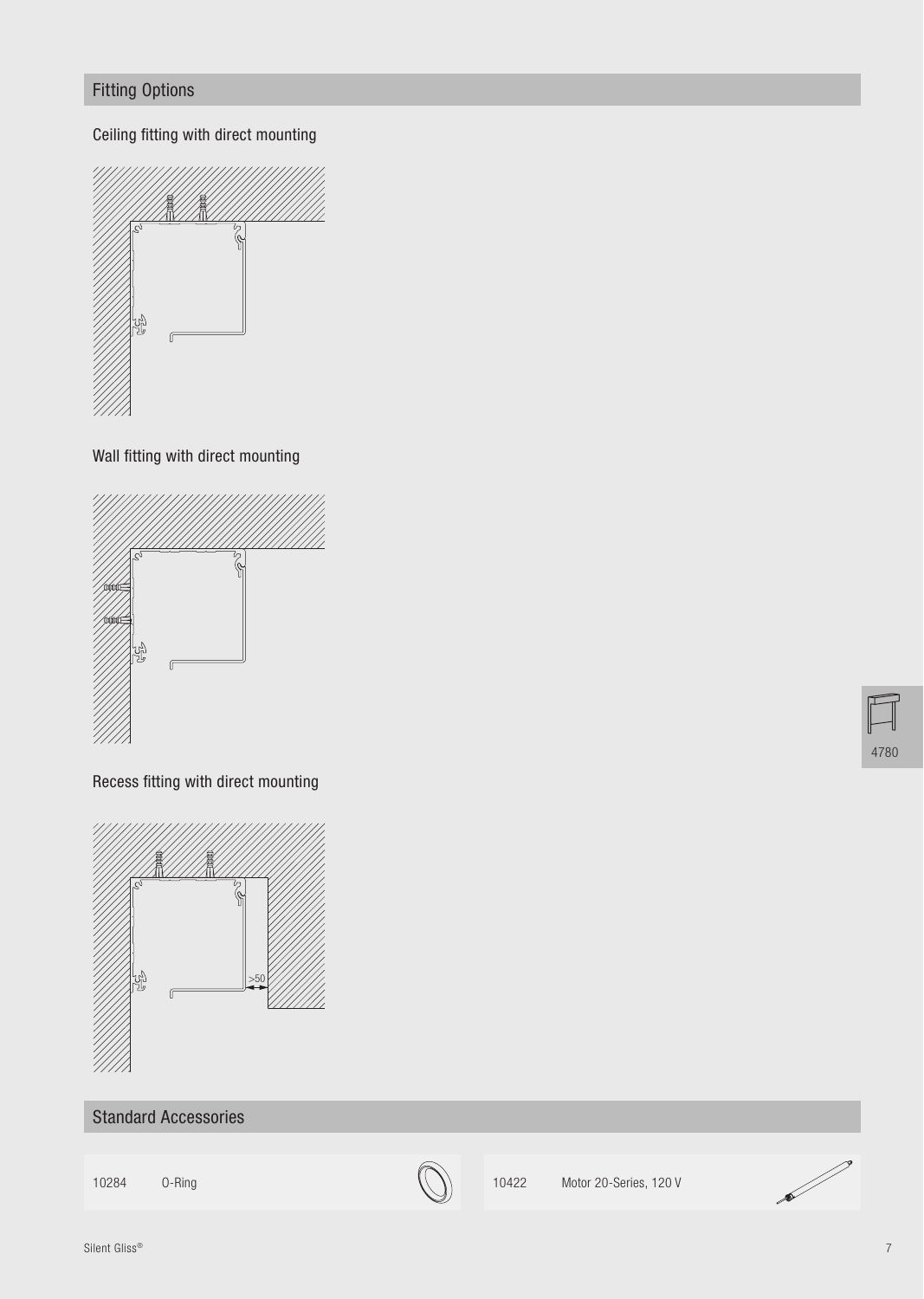| 10423 | Motor 20-Series, 120 V, radio<br>receiver |           | 10522   | Motor 20-Series, 230V           |              |
|-------|-------------------------------------------|-----------|---------|---------------------------------|--------------|
| 10523 | Motor 20-Series, 230V, radio<br>receiver  |           | 10668   | Strip (10mm)                    |              |
| 10961 | Zip profile                               | E-a<br>Gi | 10993   | Bottom weight                   | $\mathbb{P}$ |
| 11001 | Side guide case                           |           | 11002   | Side guide cover                |              |
| 11003 | Profile tube, 80 mm                       |           | 11008   | Side cover left for box, 110 mm |              |
| 11009 | Side cover right for box, 110 mm          |           | 11011   | Clip for support                |              |
| 11013 | Clip for motor                            |           | 11020   | Tube adapter support 80 mm      |              |
| 11022 | Tube adapter motor 80 mm                  |           | 11023   | Motor drive 80 mm               |              |
| 11024 | Zip guide                                 |           | 11025   | Zip                             |              |
| 11026 | Cover left for side guide                 |           | 11027   | Cover right for side guide      |              |
| 11028 | Bottom weight guide left                  |           | 11029   | Bottom weight guide right       |              |
| 11030 | Bottom weight cover                       | 00 00     | 10998-9 | Box case and cover, 110 mm      |              |
|       |                                           |           |         |                                 |              |

# Useful Measures

4780

 $\Box$ 

10993 Bottom weight



11008 Side cover left for box, 110 mm

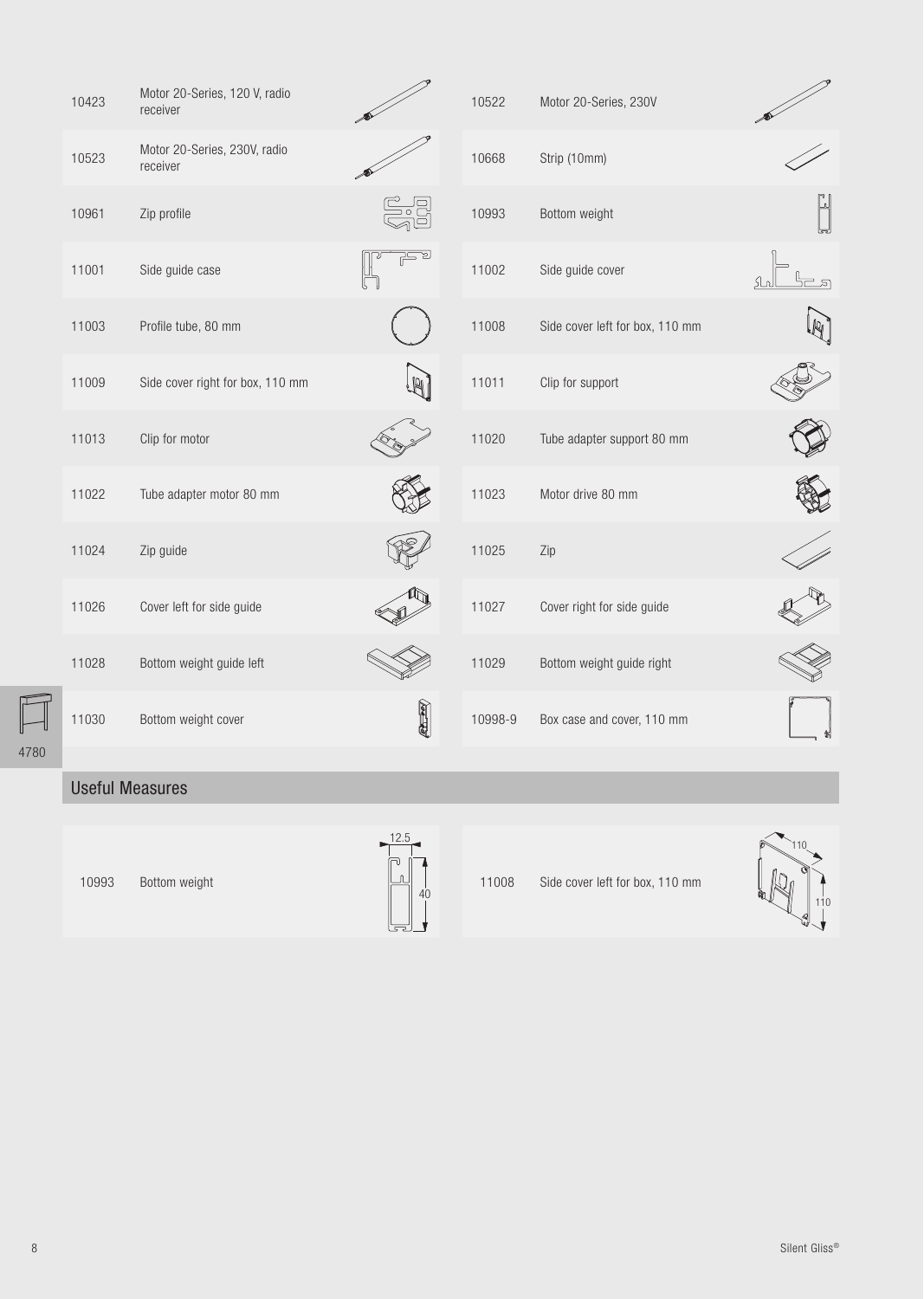#### Motor Silent Gliss 10522 / 10523 (230 V)



- Voltage: 230 V AC
- Frequency of receiver of motor 10523: 868 / 915 MHz
- Torque: 3Nm
- Speed: 30rpm
- Frequency: 50Hz
- Power: 135W
- Current: 0.60A
- Thermal Overload Protection
- CE Standard
- Cable pluggable
- Max. Weight Capacity: 7.5kg

### Motor Silent Gliss 10422 / 10423 (120 V)



- Voltage: 120 V AC
- Frequency of receiver of motor 10423: 868 / 915 MHz
- Torque: 3Nm
- Speed: 36rpm
- Frequency: 60Hz
- Power: 138W
- Current: 1.15A
- Thermal overload Protection
- CE Standard
- Cable pluggable
- Max. Weight Capacity: 7.5kg

Operation Methods

Wall Switch

System to be operated by fixed wall switch.

#### Radio Remote Control System Silent Gliss 9940



The Silent Gliss motors 10523 and 10423 feature an integrated radio receiver. Combined with the Radio Remote Control System Silent Gliss 9940, this system offers ease of operation with minimum wiring.

The Silent Gliss motors 10422 and 10522 can be used with Radio Control System 0450 but will use an external radio receiver.

For further details, please refer to catalogue section "Motors & Controls".

4780